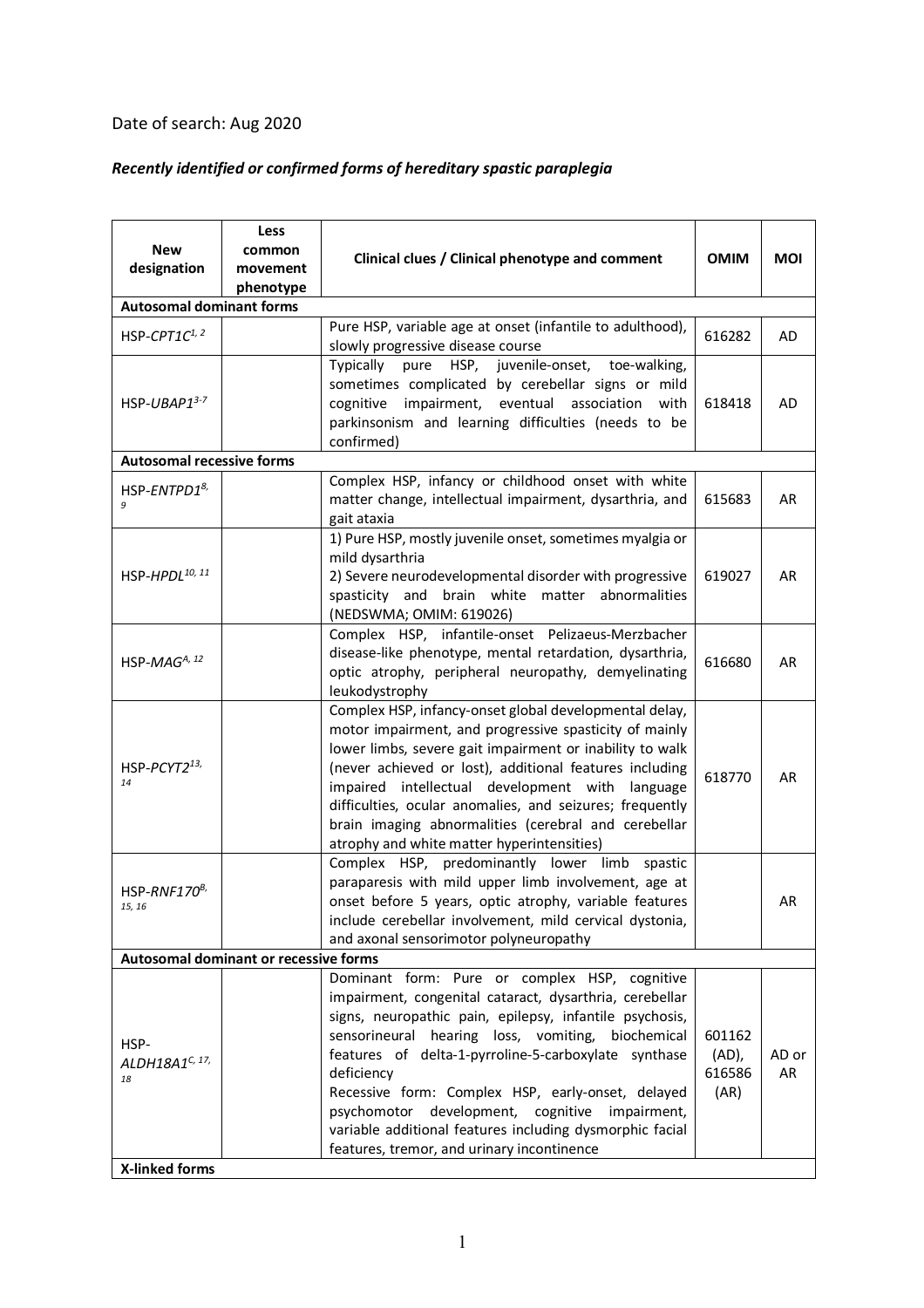| HSP-<br>SLC16A219-22                                                                             | Dystonia                          | Complex HSP; Allan-Herndon-Dudley syndrome (ADHS);<br>abnormal thyroid function (elevated T3 and low T4<br>levels), severely intellectual<br>impairment,<br>delayed<br>milestones,<br>dysmorphic<br>developmental<br>facies,<br>dysarthria, athetoid movements, muscle hypoplasia, and<br>spastic paraplegia                                                                                                      | 300523 | XL        |  |  |  |  |
|--------------------------------------------------------------------------------------------------|-----------------------------------|-------------------------------------------------------------------------------------------------------------------------------------------------------------------------------------------------------------------------------------------------------------------------------------------------------------------------------------------------------------------------------------------------------------------|--------|-----------|--|--|--|--|
| Combined phenotypes: where HSP coexists with another movement disorder as a prominent consistent |                                   |                                                                                                                                                                                                                                                                                                                                                                                                                   |        |           |  |  |  |  |
| feature                                                                                          |                                   |                                                                                                                                                                                                                                                                                                                                                                                                                   |        |           |  |  |  |  |
| HSP/ATX-<br>CAPN1 <sup>23, 24</sup>                                                              |                                   | Pure or complex HSP, cerebellar ataxia, dysarthria, foot<br>deformities, ocular movement abnormalities, peripheral<br>neuropathy, amyotrophy                                                                                                                                                                                                                                                                      | 616907 | <b>AR</b> |  |  |  |  |
| HSP/ATX-<br>$UCHL125-27$                                                                         |                                   | Complex HSP, progressive visual loss and optic atrophy<br>may be an early and prominent manifestation, variable<br>additional features as peripheral neuropathy, cerebellar<br>ataxia, cognitive impairment, axonal sensorimotor<br>polyneuropathy, facial dysmorphism, microcephaly,<br>fasciculations (tongue and limb muscles), and abnormal<br>MRI findings including cerebellar and mild cerebral<br>atrophy | 615491 | <b>AR</b> |  |  |  |  |
| ATX/HSP-<br>KCNA2 <sup>D,28, 29</sup>                                                            | myoclonus                         | Variable phenotypic spectrum including complex HSP,<br>ataxia, intellectual and learning disability, developmental<br>delay, dysarthria, sensory-motor peripheral neuropathy,<br>abnormal EEG without clinical seizures                                                                                                                                                                                           |        | <b>AD</b> |  |  |  |  |
| ATX/HSP-<br>$VPS13D^{30}$                                                                        | dystonia,<br>myoclonus,<br>chorea | Variable phenotypic spectrum ranging from adult-onset<br>pure form of HSP to childhood-onset complicated form<br>of HSP with additional cerebellar ataxia, dystonia,<br>cataracts, and chorioretinal dystrophy                                                                                                                                                                                                    |        | <b>AR</b> |  |  |  |  |

AD = autosomal dominant, AR = autosomal recessive, MOI = mode of inheritance, OMIM = Online Mendelian Inheritance in

Man (https://www.omim.org/about), SPG = spastic paraplegia, XL = x-linked

<sup>A</sup> Allelic with Pelizaeus-Merzbacher disease.

B Mutations in this gene can also cause autosomal-dominant sensory ataxia (OMIM 608984).

<sup>C</sup> Mutations in this gene can also cause autosomal dominant cutis laxa type 3 (OMIM 616603) and autosomal recessive cutis

laxa type IIIA (OMIM 219150).

D Mutations in this gene can also cause developmental and epileptic encephalopathy 32 (DEE32, OMIM 616366).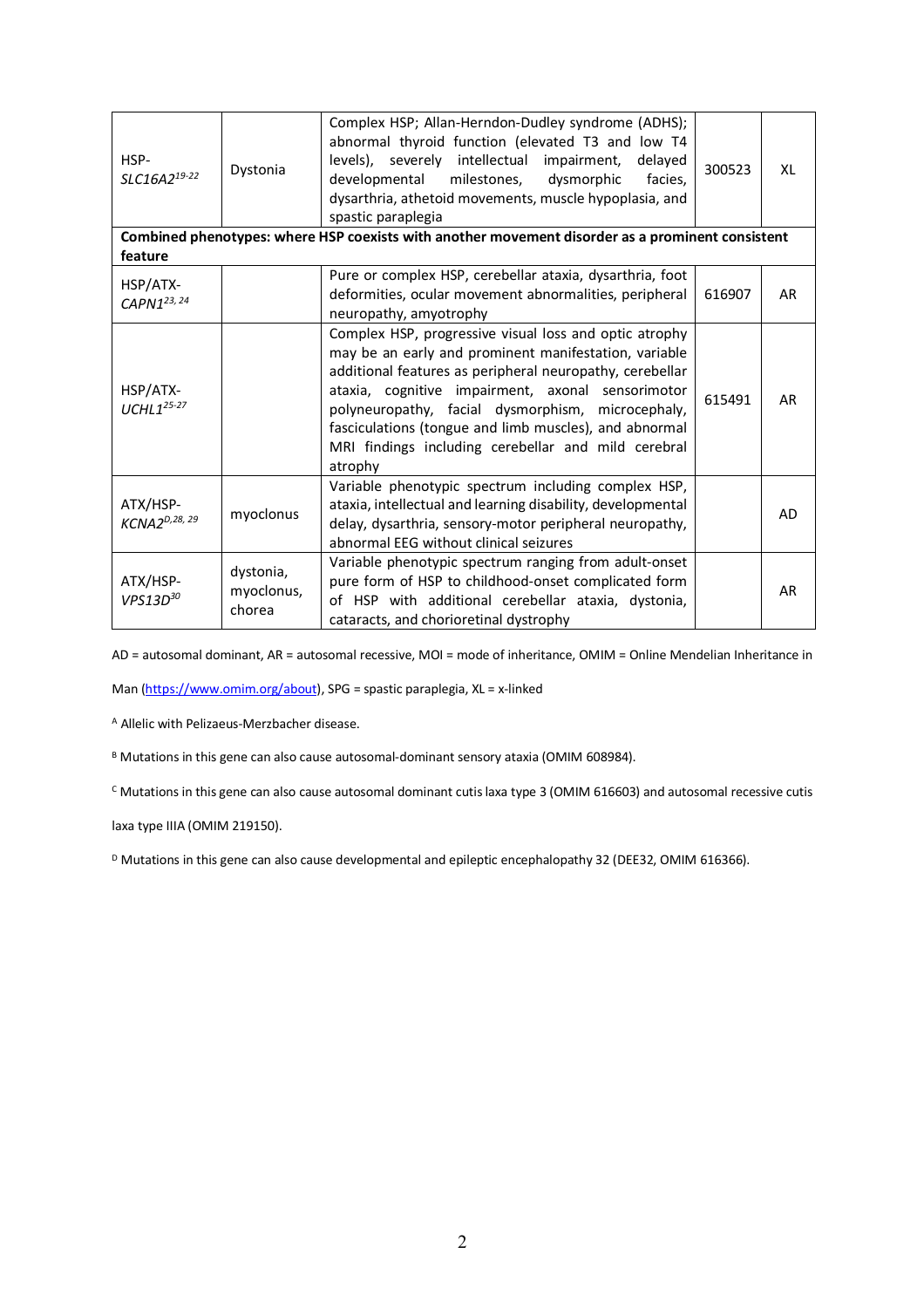## **References**

1. Rinaldi C, Schmidt T, Situ AJ, et al. Mutation in CPT1C Associated With Pure Autosomal Dominant Spastic Paraplegia. JAMA Neurol 2015;72(5):561-570.

2. Hong D, Cong L, Zhong S, Liu L, Xu Y, Zhang J. A novel CPT1C variant causes pure hereditary spastic paraplegia with benign clinical course. Ann Clin Transl Neurol 2019;6(3):610-614.

3. Farazi Fard MA, Rebelo AP, Buglo E, et al. Truncating Mutations in UBAP1 Cause Hereditary Spastic Paraplegia. Am J Hum Genet 2019;104(4):767-773.

4. Lin X, Su HZ, Dong EL, et al. Stop-gain mutations in UBAP1 cause pure autosomal-dominant spastic paraplegia. Brain 2019;142(8):2238-2252.

5. Nan H, Ichinose Y, Tanaka M, et al. UBAP1 mutations cause juvenile-onset hereditary spastic paraplegias (SPG80) and impair UBAP1 targeting to endosomes. J Hum Genet 2019;64(11):1055- 1065.

6. Gu S, Chen CA, Rosenfeld JA, et al. Truncating variants in UBAP1 associated with childhoodonset nonsyndromic hereditary spastic paraplegia. Hum Mutat 2020;41(3):632-640.

7. Bourinaris T, Smedley D, Cipriani V, et al. Identification of UBAP1 mutations in juvenile hereditary spastic paraplegia in the 100,000 Genomes Project. Eur J Hum Genet 2020;28(12):1763- 1768.

8. Novarino G, Fenstermaker AG, Zaki MS, et al. Exome sequencing links corticospinal motor neuron disease to common neurodegenerative disorders. Science 2014;343(6170):506-511.

9. Mamelona J, Crapoulet N, Marrero A. A new case of spastic paraplegia type 64 due to a missense mutation in the ENTPD1 gene. Hum Genome Var 2019;6:5.

10. Husain RA, Grimmel M, Wagner M, et al. Bi-allelic HPDL Variants Cause a Neurodegenerative Disease Ranging from Neonatal Encephalopathy to Adolescent-Onset Spastic Paraplegia. Am J Hum Genet 2020;107(2):364-373.

3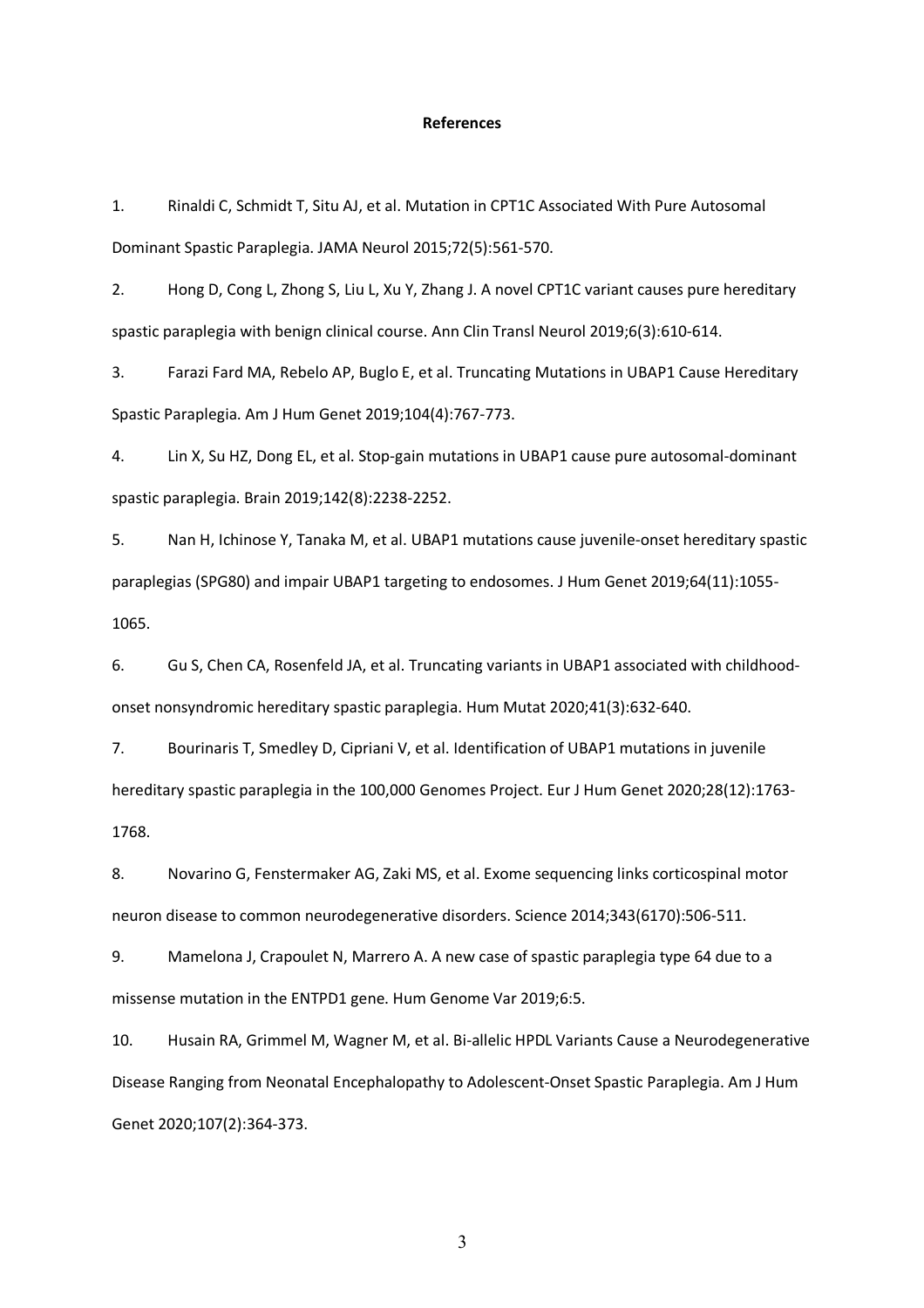11. Wiessner M, Maroofian R, Ni MY, et al. Biallelic variants in HPDL cause pure and complicated hereditary spastic paraplegia. Brain 2021.

12. Lossos A, Elazar N, Lerer I, et al. Myelin-associated glycoprotein gene mutation causes Pelizaeus-Merzbacher disease-like disorder. Brain 2015;138(Pt 9):2521-2536.

13. Vaz FM, McDermott JH, Alders M, et al. Mutations in PCYT2 disrupt etherlipid biosynthesis and cause a complex hereditary spastic paraplegia. Brain 2019;142(11):3382-3397.

14. Velez-Santamaria V, Verdura E, Macmurdo C, et al. Expanding the clinical and genetic spectrum of PCYT2-related disorders. Brain 2020;143(9):e76.

15. Wagner M, Osborn DPS, Gehweiler I, et al. Bi-allelic variants in RNF170 are associated with hereditary spastic paraplegia. Nat Commun 2019;10(1):4790.

16. de Sainte Agathe JM, Mercier S, Mahe JY, et al. RNF170-Related Hereditary Spastic Paraplegia: Confirmation by a Novel Mutation. Mov Disord 2021;36(3):771-774.

17. Coutelier M, Goizet C, Durr A, et al. Alteration of ornithine metabolism leads to dominant and recessive hereditary spastic paraplegia. Brain 2015;138(Pt 8):2191-2205.

18. Panza E, Escamilla-Honrubia JM, Marco-Marin C, et al. ALDH18A1 gene mutations cause dominant spastic paraplegia SPG9: loss of function effect and plausibility of a dominant negative mechanism. Brain 2016;139(Pt 1):e3.

19. Schwartz CE, May MM, Carpenter NJ, et al. Allan-Herndon-Dudley syndrome and the monocarboxylate transporter 8 (MCT8) gene. Am J Hum Genet 2005;77(1):41-53.

20. Namba N, Etani Y, Kitaoka T, et al. Clinical phenotype and endocrinological investigations in a patient with a mutation in the MCT8 thyroid hormone transporter. Eur J Pediatr 2008;167(7):785-

791.

21. Hedera P. Hereditary Spastic Paraplegia Overview. In: Adam MP, Ardinger HH, Pagon RA, et al., eds. GeneReviews((R)). Seattle (WA)1993.

4